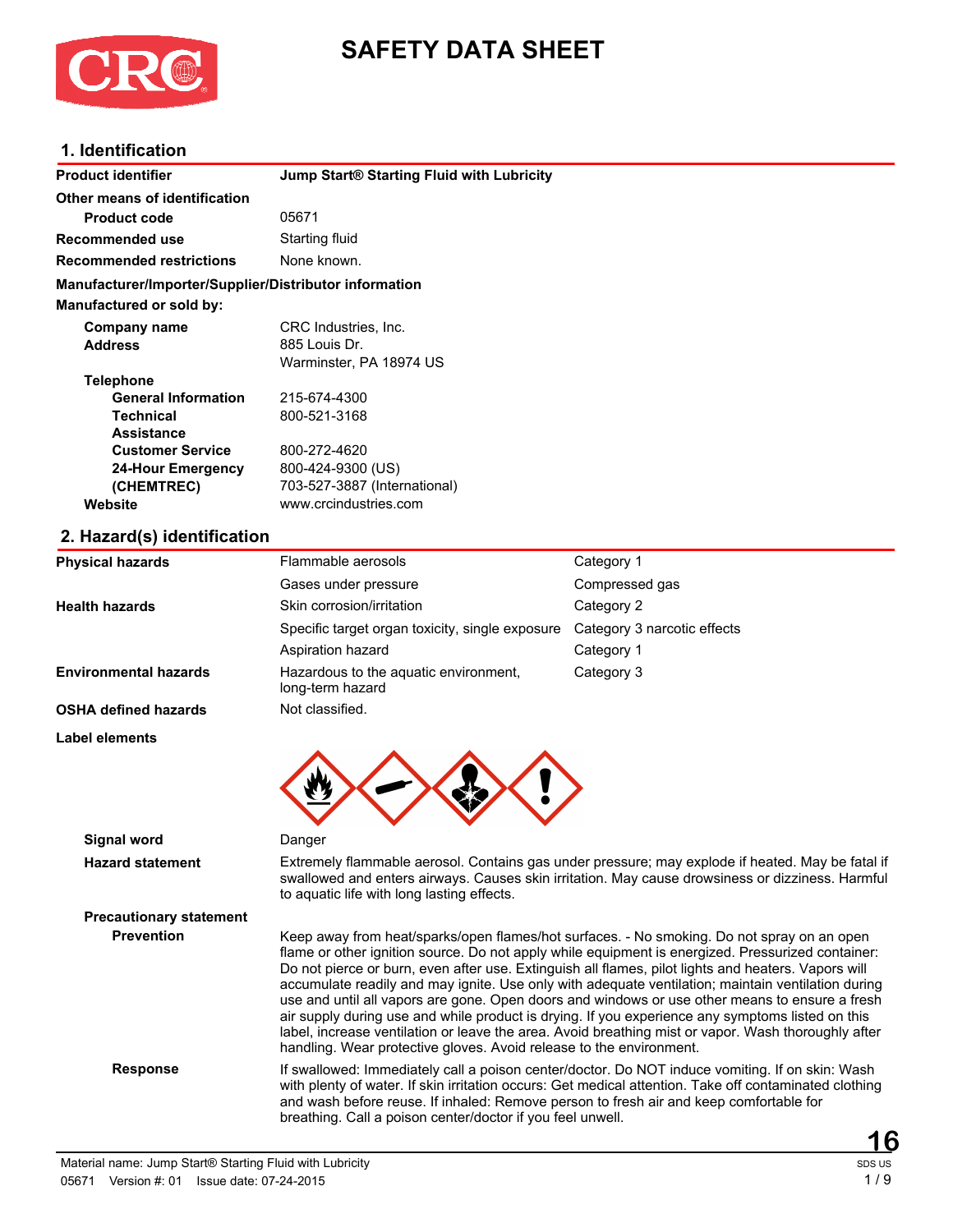### **Hazard(s) not otherwise classified (HNOC)**

**Storage** Store in a well-ventilated place. Store locked up. Protect from sunlight. Do not expose to temperatures exceeding 50°C/122°F. Exposure to high temperature may cause can to burst. **Disposal** Dispose of contents/container in accordance with local/regional/national regulations. None known.

#### **Supplemental information**

22.5% of the mixture consists of component(s) of unknown long-term hazards to the aquatic environment.

#### **3. Composition/information on ingredients**

#### **Mixtures**

| <b>Chemical name</b>                    | Common name and synonyms | <b>CAS number</b> | %         |
|-----------------------------------------|--------------------------|-------------------|-----------|
| Heptane, branched, cyclic and<br>linear |                          | 426260-76-6       | 70 - 80   |
| Diethyl Ether                           |                          | 60-29-7           | $10 - 20$ |
| Carbon Dioxide                          |                          | 124-38-9          | $5 - 10$  |
| Ethanol                                 |                          | 64-17-5           | < 1.5     |
| Distillates (petroleum), hydrotreated   |                          | 64742-47-8        | $\leq 1$  |

light

Specific chemical identity and/or percentage of composition has been withheld as a trade secret.

#### **4. First-aid measures**

| <b>Inhalation</b>                                                            | Remove victim to fresh air and keep at rest in a position comfortable for breathing. If breathing is<br>difficult, give oxygen. Call a POISON CENTER or doctor/physician if you feel unwell. |
|------------------------------------------------------------------------------|----------------------------------------------------------------------------------------------------------------------------------------------------------------------------------------------|
| <b>Skin contact</b>                                                          | Remove contaminated clothing. Rinse skin with water/shower. If skin irritation occurs: Get medical<br>advice/attention. Wash contaminated clothing before reuse.                             |
| Eye contact                                                                  | Rinse with water. Get medical attention if irritation develops and persists.                                                                                                                 |
| Ingestion                                                                    | Call a physician or poison control center immediately. Rinse mouth. Do not induce vomiting. If<br>vomiting occurs, keep head low so that stomach content doesn't get into the lungs.         |
| <b>Most important</b><br>symptoms/effects, acute and<br>delayed              | May cause drowsiness and dizziness. Headache. Nausea, vomiting. Aspiration may cause<br>pulmonary edema and pneumonitis. Skin irritation. May cause redness and pain.                        |
| Indication of immediate<br>medical attention and special<br>treatment needed | Provide general supportive measures and treat symptomatically. Keep victim under observation.<br>Symptoms may be delayed.                                                                    |
| <b>General information</b>                                                   | IF exposed or concerned: Get medical advice/attention. Ensure that medical personnel are aware<br>of the material(s) involved, and take precautions to protect themselves.                   |

#### **5. Fire-fighting measures**

| Suitable extinguishing media      | Foam. Water spray. Dry chemical powder. Carbon dioxide (CO2).                                                             |  |
|-----------------------------------|---------------------------------------------------------------------------------------------------------------------------|--|
| Unsuitable extinguishing<br>media | Do not use water jet as an extinguisher, as this will spread the fire.                                                    |  |
| Specific hazards arising from     | Contents under pressure. Pressurized container may rupture when exposed to heat or flame.                                 |  |
| the chemical                      | During fire, gases hazardous to health may be formed.                                                                     |  |
| Special protective equipment      | Firefighters must use standard protective equipment including flame retardant coat, helmet with                           |  |
| and precautions for firefighters  | face shield, gloves, rubber boots, and in enclosed spaces, SCBA.                                                          |  |
| <b>Fire-fighting</b>              | In case of fire: Stop leak if safe to do so. Move containers from fire area if you can do so without                      |  |
| equipment/instructions            | risk. Containers should be cooled with water to prevent vapor pressure build up.                                          |  |
| <b>General fire hazards</b>       | Extremely flammable aerosol. Contents under pressure. Pressurized container may rupture when<br>exposed to heat or flame. |  |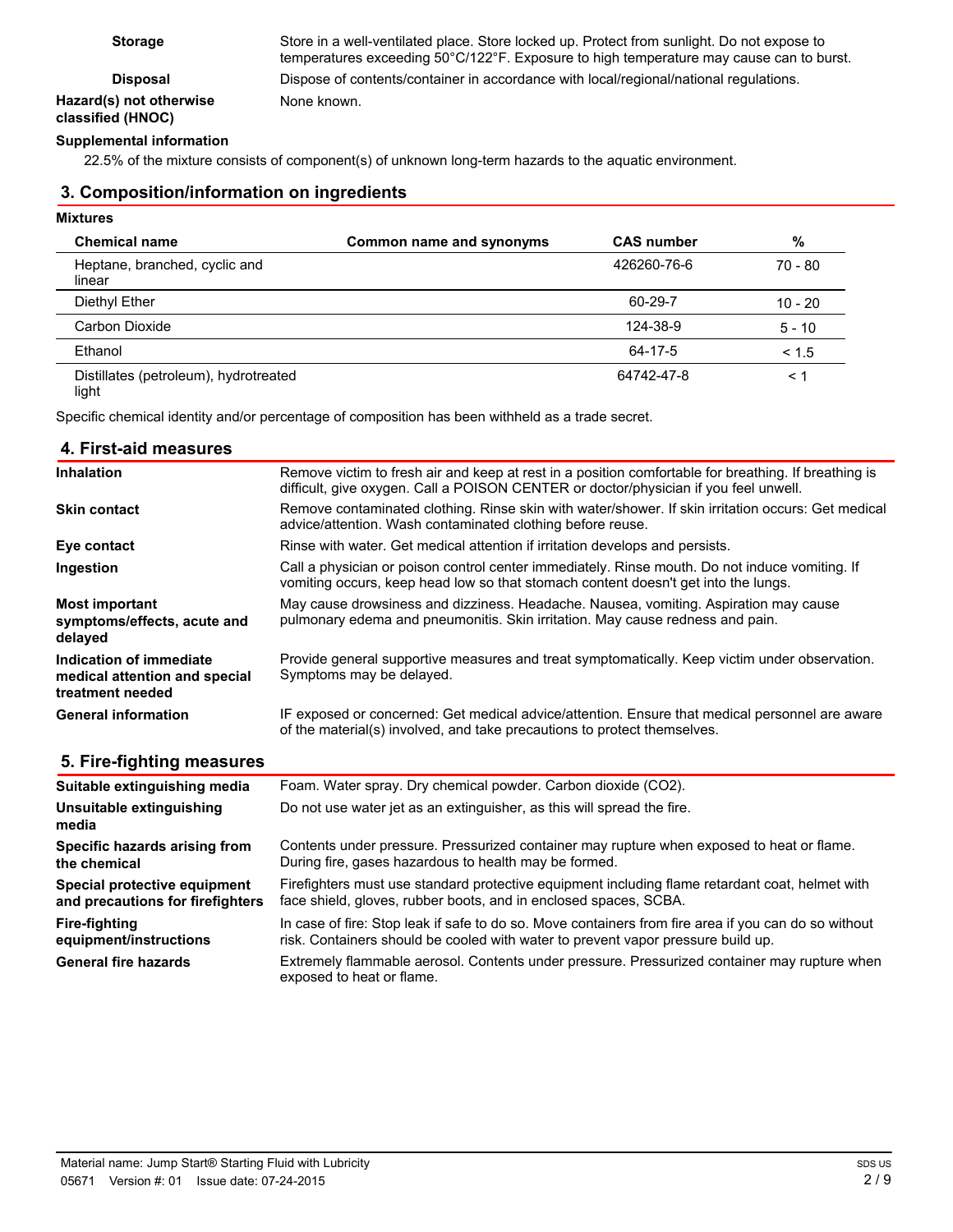### **6. Accidental release measures**

| o. Accidental release measures                                                   |                                                                                                                                                                                                                                                                                                                                                                                                                                                                                                                                                                                                                                                                                                                                                                                                                                                                                                                                                                                                                                                                                                                                                              |  |
|----------------------------------------------------------------------------------|--------------------------------------------------------------------------------------------------------------------------------------------------------------------------------------------------------------------------------------------------------------------------------------------------------------------------------------------------------------------------------------------------------------------------------------------------------------------------------------------------------------------------------------------------------------------------------------------------------------------------------------------------------------------------------------------------------------------------------------------------------------------------------------------------------------------------------------------------------------------------------------------------------------------------------------------------------------------------------------------------------------------------------------------------------------------------------------------------------------------------------------------------------------|--|
| <b>Personal precautions,</b><br>protective equipment and<br>emergency procedures | Keep unnecessary personnel away. Keep people away from and upwind of spill/leak. Keep out of<br>low areas. Many vapors are heavier than air and will spread along ground and collect in low or<br>confined areas (sewers, basements, tanks). Wear appropriate protective equipment and clothing<br>during clean-up. Avoid breathing mist or vapor. Emergency personnel need self-contained<br>breathing equipment. Do not touch damaged containers or spilled material unless wearing<br>appropriate protective clothing. Ventilate closed spaces before entering them. Local authorities<br>should be advised if significant spillages cannot be contained. For personal protection, see section<br>8 of the SDS.                                                                                                                                                                                                                                                                                                                                                                                                                                           |  |
| <b>Methods and materials for</b><br>containment and cleaning up                  | Eliminate all ignition sources (no smoking, flares, sparks, or flames in immediate area). Keep<br>combustibles (wood, paper, oil, etc.) away from spilled material. This product is miscible in water.<br>Stop the flow of material, if this is without risk. Prevent product from entering drains. Wipe up with<br>absorbent material (e.g. cloth, fleece). Clean surface thoroughly to remove residual contamination.<br>For waste disposal, see section 13 of the SDS.                                                                                                                                                                                                                                                                                                                                                                                                                                                                                                                                                                                                                                                                                    |  |
| <b>Environmental precautions</b>                                                 | Avoid release to the environment. Prevent further leakage or spillage if safe to do so. Avoid<br>discharge into drains, water courses or onto the ground. Inform appropriate managerial or<br>supervisory personnel of all environmental releases.                                                                                                                                                                                                                                                                                                                                                                                                                                                                                                                                                                                                                                                                                                                                                                                                                                                                                                           |  |
| 7. Handling and storage                                                          |                                                                                                                                                                                                                                                                                                                                                                                                                                                                                                                                                                                                                                                                                                                                                                                                                                                                                                                                                                                                                                                                                                                                                              |  |
| Precautions for safe handling                                                    | Obtain special instructions before use. Do not handle until all safety precautions have been read<br>and understood. Pressurized container: Do not pierce or burn, even after use. Do not use if spray<br>button is missing or defective. Do not spray on a naked flame or any other incandescent material.<br>Do not smoke while using or until sprayed surface is thoroughly dry. Do not cut, weld, solder, drill,<br>grind, or expose containers to heat, flame, sparks, or other sources of ignition. Use caution around<br>energized equipment. The metal container will conduct electricity if it contacts a live source. This<br>may result in injury to the user from electrical shock and/or flash fire. Avoid breathing mist or<br>vapor. Avoid contact with eyes, skin, and clothing. Avoid prolonged exposure. Should be handled<br>in closed systems, if possible. Use only in well-ventilated areas. Wear appropriate personal<br>protective equipment. Wash hands thoroughly after handling. Observe good industrial hygiene<br>practices. Avoid release to the environment. For product usage instructions, please see the<br>product label. |  |
| Conditions for safe storage,                                                     | Level 3 Aerosol.                                                                                                                                                                                                                                                                                                                                                                                                                                                                                                                                                                                                                                                                                                                                                                                                                                                                                                                                                                                                                                                                                                                                             |  |
| including any incompatibilities                                                  | Pressurized container. Protect from sunlight and do not expose to temperatures exceeding<br>50°C/122 °F. Do not puncture, incinerate or crush. Do not handle or store near an open flame,<br>heat or other sources of ignition. This material can accumulate static charge which may cause<br>spark and become an ignition source. Store in a well-ventilated place. Store away from                                                                                                                                                                                                                                                                                                                                                                                                                                                                                                                                                                                                                                                                                                                                                                         |  |

### **8. Exposure controls/personal protection**

| <b>Components</b>                           | <b>Type</b> | Value        |  |
|---------------------------------------------|-------------|--------------|--|
| Carbon Dioxide (CAS<br>$124 - 38 - 9$       | PEL         | 9000 mg/m3   |  |
|                                             |             | 5000 ppm     |  |
| Diethyl Ether (CAS 60-29-7)                 | PEL         | 1200 mg/m3   |  |
|                                             |             | 400 ppm      |  |
| Ethanol (CAS 64-17-5)                       | PEL         | 1900 mg/m3   |  |
|                                             |             | 1000 ppm     |  |
| US. ACGIH Threshold Limit Values            |             |              |  |
| <b>Components</b>                           | <b>Type</b> | <b>Value</b> |  |
| Carbon Dioxide (CAS<br>124-38-9)            | <b>STEL</b> | 30000 ppm    |  |
|                                             | <b>TWA</b>  | 5000 ppm     |  |
| Diethyl Ether (CAS 60-29-7)                 | <b>STEL</b> | 500 ppm      |  |
|                                             | <b>TWA</b>  | $400$ ppm    |  |
| Ethanol (CAS 64-17-5)                       | <b>STEL</b> | 1000 ppm     |  |
| US. NIOSH: Pocket Guide to Chemical Hazards |             |              |  |
| <b>Components</b>                           | <b>Type</b> | Value        |  |
| Carbon Dioxide (CAS                         | <b>STEL</b> | 54000 mg/m3  |  |

incompatible materials (see Section 10 of the SDS).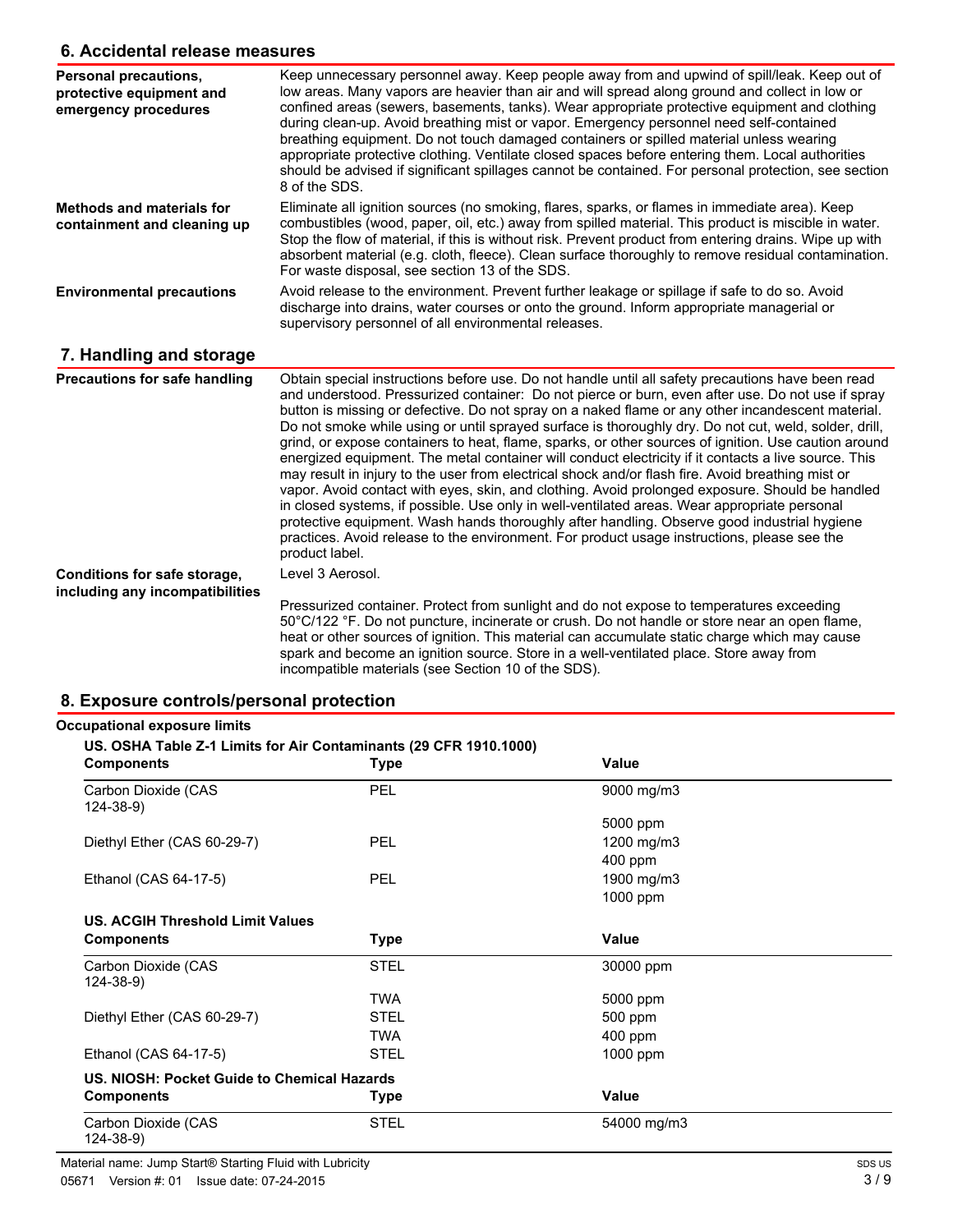## **US. NIOSH: Pocket Guide to Chemical Hazards**

| <b>Components</b>                                                  | <b>Type</b>                                                                                                                                                                                                                                                                                                                                                                                                                                                                                      | Value                                                                                                                                                                                   |
|--------------------------------------------------------------------|--------------------------------------------------------------------------------------------------------------------------------------------------------------------------------------------------------------------------------------------------------------------------------------------------------------------------------------------------------------------------------------------------------------------------------------------------------------------------------------------------|-----------------------------------------------------------------------------------------------------------------------------------------------------------------------------------------|
|                                                                    |                                                                                                                                                                                                                                                                                                                                                                                                                                                                                                  | 30000 ppm                                                                                                                                                                               |
|                                                                    | <b>TWA</b>                                                                                                                                                                                                                                                                                                                                                                                                                                                                                       | 9000 mg/m3                                                                                                                                                                              |
|                                                                    |                                                                                                                                                                                                                                                                                                                                                                                                                                                                                                  | 5000 ppm                                                                                                                                                                                |
| Distillates (petroleum),<br>hydrotreated light (CAS<br>64742-47-8) | <b>TWA</b>                                                                                                                                                                                                                                                                                                                                                                                                                                                                                       | 100 mg/m3                                                                                                                                                                               |
| Ethanol (CAS 64-17-5)                                              | <b>TWA</b>                                                                                                                                                                                                                                                                                                                                                                                                                                                                                       | 1900 mg/m3                                                                                                                                                                              |
|                                                                    |                                                                                                                                                                                                                                                                                                                                                                                                                                                                                                  | 1000 ppm                                                                                                                                                                                |
| <b>Biological limit values</b>                                     | No biological exposure limits noted for the ingredient(s).                                                                                                                                                                                                                                                                                                                                                                                                                                       |                                                                                                                                                                                         |
| Appropriate engineering<br>controls                                | Good general ventilation (typically 10 air changes per hour) should be used. Ventilation rates<br>should be matched to conditions. If applicable, use process enclosures, local exhaust ventilation,<br>or other engineering controls to maintain airborne levels below recommended exposure limits. If<br>exposure limits have not been established, maintain airborne levels to an acceptable level. Eye<br>wash facilities and emergency shower must be available when handling this product. |                                                                                                                                                                                         |
|                                                                    | Individual protection measures, such as personal protective equipment                                                                                                                                                                                                                                                                                                                                                                                                                            |                                                                                                                                                                                         |
| Eye/face protection                                                | Wear safety glasses with side shields (or goggles).                                                                                                                                                                                                                                                                                                                                                                                                                                              |                                                                                                                                                                                         |
| <b>Skin protection</b>                                             |                                                                                                                                                                                                                                                                                                                                                                                                                                                                                                  |                                                                                                                                                                                         |
| <b>Hand protection</b>                                             | Wear protective gloves such as: Nitrile. Butyl rubber.                                                                                                                                                                                                                                                                                                                                                                                                                                           |                                                                                                                                                                                         |
| <b>Other</b>                                                       | Wear appropriate chemical resistant clothing.                                                                                                                                                                                                                                                                                                                                                                                                                                                    |                                                                                                                                                                                         |
| <b>Respiratory protection</b>                                      | If engineering controls are not feasible or if exposure exceeds the applicable exposure limits, use a<br>NIOSH-approved cartridge respirator with an organic vapor cartridge. Use a self-contained<br>breathing apparatus in confined spaces and for emergencies. Air monitoring is needed to<br>determine actual employee exposure levels.                                                                                                                                                      |                                                                                                                                                                                         |
| <b>Thermal hazards</b>                                             | Wear appropriate thermal protective clothing, when necessary.                                                                                                                                                                                                                                                                                                                                                                                                                                    |                                                                                                                                                                                         |
| General hygiene<br>considerations                                  | clothing and protective equipment to remove contaminants.                                                                                                                                                                                                                                                                                                                                                                                                                                        | When using do not smoke. Always observe good personal hygiene measures, such as washing<br>after handling the material and before eating, drinking, and/or smoking. Routinely wash work |

### **9. Physical and chemical properties**

| Appearance                                        |                                    |
|---------------------------------------------------|------------------------------------|
| <b>Physical state</b>                             | Liquid.                            |
| Form                                              | Aerosol.                           |
| Color                                             | Colorless.                         |
| Odor                                              | Hydrocarbon-like.                  |
| <b>Odor threshold</b>                             | Not available.                     |
| рH                                                | Not available.                     |
| Melting point/freezing point                      | -189.9 °F (-123.3 °C) estimated    |
| Initial boiling point and boiling<br>range        | 94.3 °F (34.6 °C) estimated        |
| <b>Flash point</b>                                | < 20 °F (< -6.7 °C) Tag Closed Cup |
| <b>Evaporation rate</b>                           | Fast.                              |
| <b>Flammability (solid, gas)</b>                  | Not available.                     |
| Upper/lower flammability or explosive limits      |                                    |
| <b>Flammability limit - lower</b><br>(%)          | 0.5 % estimated                    |
| <b>Flammability limit - upper</b><br>(%)          | 36.5 % estimated                   |
| Vapor pressure                                    | 5024.7 hPa estimated               |
| <b>Vapor density</b>                              | $> 1$ (air = 1)                    |
| <b>Relative density</b>                           | 0.7                                |
| <b>Solubility (water)</b>                         | Slightly soluble.                  |
| <b>Partition coefficient</b><br>(n-octanol/water) | Not available.                     |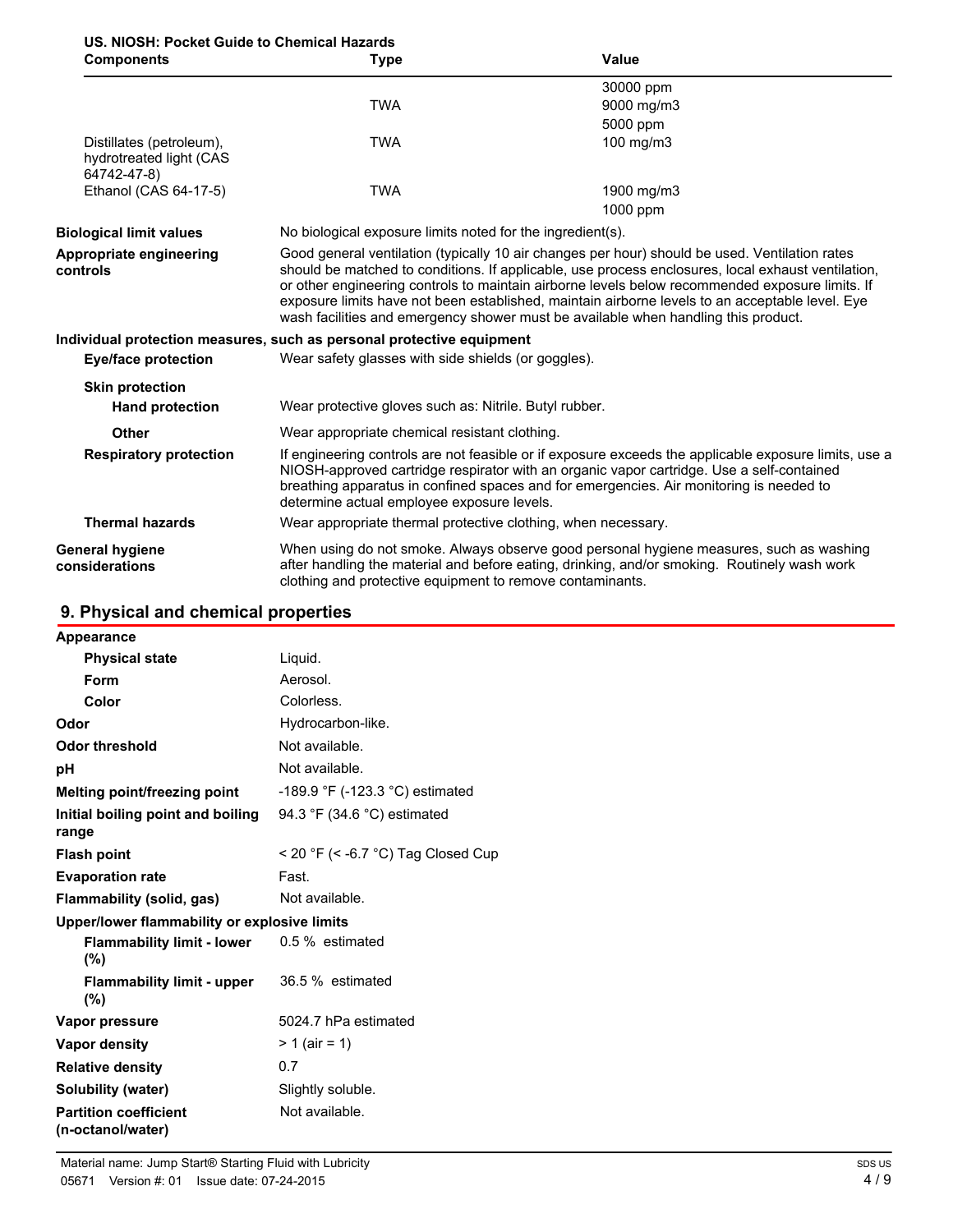| <b>Auto-ignition temperature</b> | 320 °F (160 °C) estimated   |
|----------------------------------|-----------------------------|
| <b>Decomposition temperature</b> | Not available.              |
| <b>Viscosity (kinematic)</b>     | $<$ 20 cSt (104 °F (40 °C)) |
| <b>Percent volatile</b>          | 100 $%$                     |

### **10. Stability and reactivity**

| <b>Reactivity</b>                            | The product is stable and non-reactive under normal conditions of use, storage and transport.                        |  |
|----------------------------------------------|----------------------------------------------------------------------------------------------------------------------|--|
| <b>Chemical stability</b>                    | Material is stable under normal conditions.                                                                          |  |
| <b>Possibility of hazardous</b><br>reactions | No dangerous reaction known under conditions of normal use.                                                          |  |
| <b>Conditions to avoid</b>                   | Avoid heat, sparks, open flames and other ignition sources. Direct sunlight. Contact with<br>incompatible materials. |  |
| Incompatible materials                       | Strong oxidizing agents. Amines. Nitric acids.                                                                       |  |
| <b>Hazardous decomposition</b><br>products   | Carbon oxides. Acrid smoke.                                                                                          |  |

### **11. Toxicological information**

| Information on likely routes of exposure                                           |                                                                                                                                                                       |
|------------------------------------------------------------------------------------|-----------------------------------------------------------------------------------------------------------------------------------------------------------------------|
| <b>Inhalation</b>                                                                  | May cause drowsiness and dizziness. Headache. Nausea, vomiting. Prolonged inhalation may be<br>harmful.                                                               |
| <b>Skin contact</b>                                                                | Causes skin irritation.                                                                                                                                               |
| Eye contact                                                                        | Direct contact with eyes may cause temporary irritation.                                                                                                              |
| Ingestion                                                                          | Droplets of the product aspirated into the lungs through ingestion or vomiting may cause a serious<br>chemical pneumonia.                                             |
| Symptoms related to the<br>physical, chemical and<br>toxicological characteristics | Headache. May cause drowsiness and dizziness. Nausea, vomiting. Aspiration may cause<br>pulmonary edema and pneumonitis. Skin irritation. May cause redness and pain. |

#### **Information on toxicological effects**

| <b>Acute toxicity</b>                                 | May be fatal if swallowed and enters airways. Narcotic effects.                                                     |                                                     |
|-------------------------------------------------------|---------------------------------------------------------------------------------------------------------------------|-----------------------------------------------------|
| <b>Product</b>                                        | <b>Species</b>                                                                                                      | <b>Test Results</b>                                 |
| Jump Start <sup>®</sup> Starting Fluid with Lubricity |                                                                                                                     |                                                     |
| <b>Acute</b>                                          |                                                                                                                     |                                                     |
| <b>Dermal</b>                                         |                                                                                                                     |                                                     |
| LD <sub>50</sub>                                      | Rabbit                                                                                                              | 2667 mg/kg estimated                                |
| <b>Inhalation</b>                                     |                                                                                                                     |                                                     |
| LC <sub>0</sub>                                       | Rat                                                                                                                 | 15588 mg/l, 4 hours estimated                       |
| <b>LC50</b>                                           | Rat                                                                                                                 | 74 mg/l, 4 hours estimated                          |
| Oral                                                  |                                                                                                                     |                                                     |
| LD <sub>50</sub>                                      | Rat                                                                                                                 | 5032 mg/kg estimated                                |
|                                                       | * Estimates for product may be based on additional component data not shown.                                        |                                                     |
| <b>Skin corrosion/irritation</b>                      | Causes skin irritation. Repeated exposure may cause skin dryness or cracking.                                       |                                                     |
| Serious eye damage/eye<br>irritation                  | Direct contact with eyes may cause temporary irritation.                                                            |                                                     |
| <b>Respiratory sensitization</b>                      | Not a respiratory sensitizer.                                                                                       |                                                     |
| <b>Skin sensitization</b>                             | This product is not expected to cause skin sensitization.                                                           |                                                     |
| Germ cell mutagenicity                                | No data available to indicate product or any components present at greater than 0.1% are<br>mutagenic or genotoxic. |                                                     |
| Carcinogenicity                                       | This product is not considered to be a carcinogen by IARC, ACGIH, NTP, or OSHA.                                     |                                                     |
|                                                       | <b>IARC Monographs. Overall Evaluation of Carcinogenicity</b>                                                       |                                                     |
| Diethyl Ether (CAS 60-29-7)                           |                                                                                                                     | 3 Not classifiable as to carcinogenicity to humans. |
|                                                       | US. National Toxicology Program (NTP) Report on Carcinogens                                                         |                                                     |
| Not available.                                        |                                                                                                                     |                                                     |
| <b>Reproductive toxicity</b>                          | This product is not expected to cause reproductive or developmental effects.                                        |                                                     |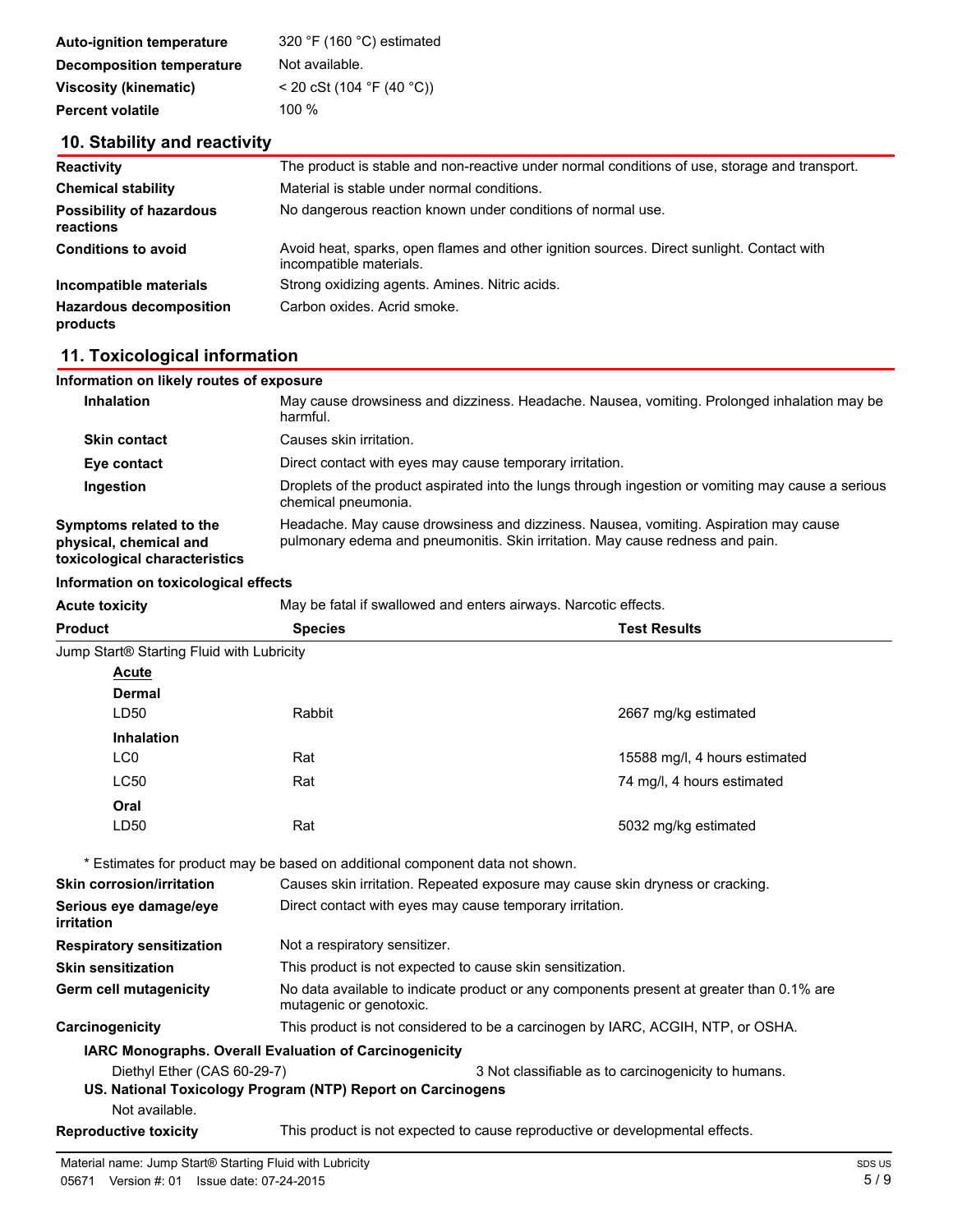| Specific target organ toxicity -<br>single exposure   | May cause drowsiness and dizziness.                                                                                                                              |
|-------------------------------------------------------|------------------------------------------------------------------------------------------------------------------------------------------------------------------|
| Specific target organ toxicity -<br>repeated exposure | Not classified.                                                                                                                                                  |
| <b>Aspiration hazard</b>                              | May be fatal if swallowed and enters airways. If aspirated into lungs during swallowing or vomiting,<br>may cause chemical pneumonia, pulmonary injury or death. |
| <b>Chronic effects</b>                                | Prolonged inhalation may be harmful.                                                                                                                             |

### **12. Ecological information**

| <b>Ecotoxicity</b>                                           |                    | Harmful to aquatic life with long lasting effects.                                                                                                                                             |                                                                                                       |
|--------------------------------------------------------------|--------------------|------------------------------------------------------------------------------------------------------------------------------------------------------------------------------------------------|-------------------------------------------------------------------------------------------------------|
| <b>Product</b>                                               |                    | <b>Species</b>                                                                                                                                                                                 | <b>Test Results</b>                                                                                   |
| Jump Start® Starting Fluid with Lubricity                    |                    |                                                                                                                                                                                                |                                                                                                       |
| <b>Aquatic</b>                                               |                    |                                                                                                                                                                                                |                                                                                                       |
| Fish                                                         | <b>LC50</b>        | Fish                                                                                                                                                                                           | 49850.1406 mg/l, 96 hours estimated                                                                   |
| Acute                                                        |                    |                                                                                                                                                                                                |                                                                                                       |
| Crustacea                                                    | <b>EC50</b>        | Daphnia                                                                                                                                                                                        | 1181.25 mg/l, 48 hours estimated                                                                      |
| <b>Components</b>                                            |                    | <b>Species</b>                                                                                                                                                                                 | <b>Test Results</b>                                                                                   |
| Diethyl Ether (CAS 60-29-7)                                  |                    |                                                                                                                                                                                                |                                                                                                       |
| <b>Aquatic</b>                                               |                    |                                                                                                                                                                                                |                                                                                                       |
| Fish                                                         | <b>LC50</b>        | Fathead minnow (Pimephales promelas) 2560 mg/l, 96 hours                                                                                                                                       |                                                                                                       |
| Distillates (petroleum), hydrotreated light (CAS 64742-47-8) |                    |                                                                                                                                                                                                |                                                                                                       |
| <b>Aquatic</b>                                               |                    |                                                                                                                                                                                                |                                                                                                       |
| Acute                                                        |                    |                                                                                                                                                                                                |                                                                                                       |
| Fish                                                         | <b>LC50</b>        | Fathead minnow (Pimephales promelas) 45 mg/l, 96 hours                                                                                                                                         |                                                                                                       |
| Ethanol (CAS 64-17-5)                                        |                    |                                                                                                                                                                                                |                                                                                                       |
| <b>Aquatic</b>                                               |                    |                                                                                                                                                                                                |                                                                                                       |
| Acute                                                        | EC50               | Green algae (Chlorella kessleri)                                                                                                                                                               |                                                                                                       |
| Algae                                                        |                    |                                                                                                                                                                                                | 1450 mg/l                                                                                             |
| Crustacea                                                    | EC50               | Water flea (Daphnia magna)                                                                                                                                                                     | 11.2 mg/l, 48 hours                                                                                   |
|                                                              |                    |                                                                                                                                                                                                | 7.7 - 11.2 mg/l, 48 hours                                                                             |
| Fish                                                         | <b>LC50</b>        | Fathead minnow (Pimephales promelas) 15300 mg/l, 96 hours                                                                                                                                      |                                                                                                       |
|                                                              |                    |                                                                                                                                                                                                | > 100 mg/l, 96 hours                                                                                  |
|                                                              |                    |                                                                                                                                                                                                | > 100 mg/l, 96 hours                                                                                  |
|                                                              |                    | Rainbow trout, donaldson trout<br>(Oncorhynchus mykiss)                                                                                                                                        | 13000 - 15300 mg/l, 96 hours                                                                          |
|                                                              |                    | * Estimates for product may be based on additional component data not shown.                                                                                                                   |                                                                                                       |
| Persistence and degradability                                |                    | No data is available on the degradability of this product.                                                                                                                                     |                                                                                                       |
| <b>Bioaccumulative potential</b>                             |                    |                                                                                                                                                                                                |                                                                                                       |
| Partition coefficient n-octanol / water (log Kow)            |                    |                                                                                                                                                                                                |                                                                                                       |
| Diethyl Ether                                                |                    | 0.89                                                                                                                                                                                           |                                                                                                       |
| Ethanol                                                      |                    | $-0.31$                                                                                                                                                                                        |                                                                                                       |
| <b>Mobility in soil</b>                                      | No data available. |                                                                                                                                                                                                |                                                                                                       |
| <b>Other adverse effects</b>                                 |                    | No other adverse environmental effects (e.g. ozone depletion, photochemical ozone creation<br>potential, endocrine disruption, global warming potential) are expected from this component.     |                                                                                                       |
| 13. Disposal considerations                                  |                    |                                                                                                                                                                                                |                                                                                                       |
| Disposal of waste from<br>residues / unused products         |                    | If discarded, this product is considered a RCRA ignitable waste, D001. Collect and reclaim or<br>dispose in sealed containers at licensed waste disposal site. Contents under pressure. Do not | puncture, incinerate or crush. Do not allow this material to drain into sewers/water supplies. Do not |

contaminate ponds, waterways or ditches with chemical or used container. Dispose in accordance

with all applicable regulations.

**Hazardous waste code** D001: Waste Flammable material with a flash point <140 F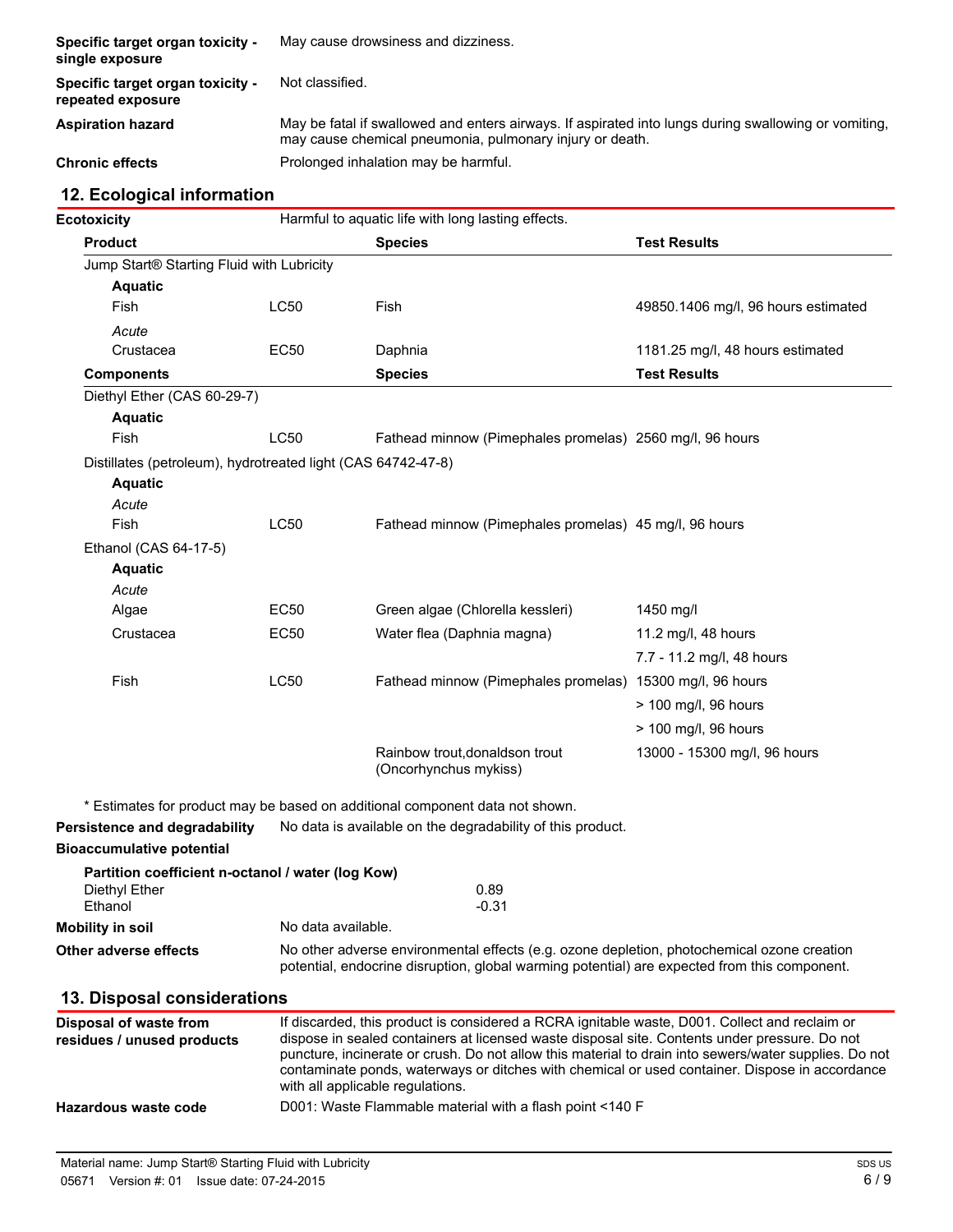Since emptied containers may retain product residue, follow label warnings even after container is emptied. Empty containers should be taken to an approved waste handling site for recycling or disposal.

### **14. Transport information**

| DOT                               |                                                                                                      |
|-----------------------------------|------------------------------------------------------------------------------------------------------|
| <b>UN number</b>                  | <b>UN1950</b>                                                                                        |
| UN proper shipping name           | Aerosols, flammable, Limited Quantity                                                                |
| <b>Transport hazard class(es)</b> |                                                                                                      |
| Class                             | 2.1                                                                                                  |
| <b>Subsidiary risk</b>            | $\blacksquare$                                                                                       |
| Label(s)                          | 2.1                                                                                                  |
| Packing group                     | Not applicable.                                                                                      |
|                                   | Special precautions for user Read safety instructions, SDS and emergency procedures before handling. |
| <b>Special provisions</b>         | N82                                                                                                  |
| <b>Packaging exceptions</b>       | 306                                                                                                  |
| Packaging non bulk                | None                                                                                                 |
| Packaging bulk                    | None                                                                                                 |
| IATA                              |                                                                                                      |
| <b>UN number</b>                  | <b>UN1950</b>                                                                                        |
| UN proper shipping name           | Aerosols, flammable, Limited Quantity                                                                |
| <b>Transport hazard class(es)</b> |                                                                                                      |
| <b>Class</b>                      | 2.1                                                                                                  |
| <b>Subsidiary risk</b>            |                                                                                                      |
| Packing group                     | Not applicable.                                                                                      |
| <b>Environmental hazards</b>      | No.                                                                                                  |
| <b>ERG Code</b>                   | 10 <sub>L</sub>                                                                                      |
|                                   | Special precautions for user Read safety instructions, SDS and emergency procedures before handling. |
| <b>Other information</b>          |                                                                                                      |
| Passenger and cargo               | Allowed.                                                                                             |
| aircraft                          |                                                                                                      |
| Cargo aircraft only               | Allowed.                                                                                             |
| IMDG                              |                                                                                                      |
| <b>UN number</b>                  | <b>UN1950</b>                                                                                        |
| UN proper shipping name           | AEROSOLS, LIMITED QUANTITY                                                                           |
| <b>Transport hazard class(es)</b> |                                                                                                      |
| <b>Class</b>                      | $\overline{2}$                                                                                       |
| <b>Subsidiary risk</b>            |                                                                                                      |
| Packing group                     | Not applicable.                                                                                      |
| <b>Environmental hazards</b>      |                                                                                                      |
| <b>Marine pollutant</b>           | No.                                                                                                  |
| EmS                               | $F-D$ , S-U                                                                                          |
|                                   | Special precautions for user Read safety instructions, SDS and emergency procedures before handling. |
| 15. Regulatory information        |                                                                                                      |
| IC fodoral roquiatione            | This product is a "Hazardous Chemical" as defined by the OSHA Hazard Communication                   |

| us regeral regulations                         | Standard, 29 CFR 1910.1200.                                              | This product is a Thazardous Chemical as defined by the OSHA Hazard Communication |
|------------------------------------------------|--------------------------------------------------------------------------|-----------------------------------------------------------------------------------|
|                                                | TSCA Section 12(b) Export Notification (40 CFR 707, Subpt. D)            |                                                                                   |
| Not regulated.                                 |                                                                          |                                                                                   |
|                                                | US. OSHA Specifically Regulated Substances (29 CFR 1910.1001-1050)       |                                                                                   |
| Not listed.                                    |                                                                          |                                                                                   |
| <b>SARA 304 Emergency release notification</b> |                                                                          |                                                                                   |
| Not regulated.                                 |                                                                          |                                                                                   |
|                                                | US EPCRA (SARA Title III) Section 313 - Toxic Chemical: Listed substance |                                                                                   |
| Not listed.                                    |                                                                          |                                                                                   |
|                                                | <b>CERCLA Hazardous Substance List (40 CFR 302.4)</b>                    |                                                                                   |
| Diethyl Ether (CAS 60-29-7)                    |                                                                          | Listed.                                                                           |
|                                                | <b>CERCLA Hazardous Substances: Reportable quantity</b>                  |                                                                                   |
| Diethyl Ether (CAS 60-29-7)                    |                                                                          | 100 LBS                                                                           |
|                                                |                                                                          |                                                                                   |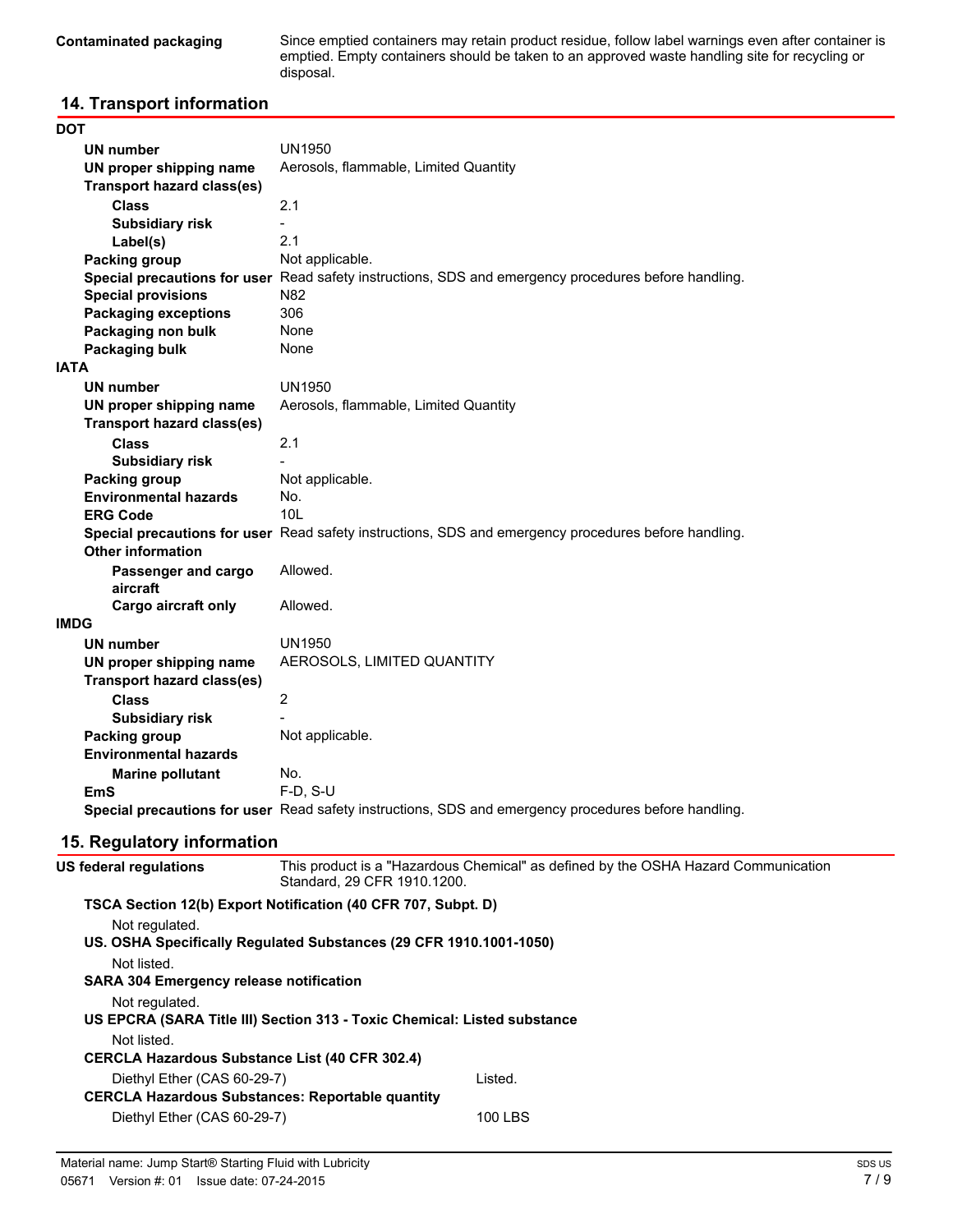Spills or releases resulting in the loss of any ingredient at or above its RQ require immediate notification to the National Response Center (800-424-8802) and to your Local Emergency Planning Committee.

#### **Clean Air Act (CAA) Section 112 Hazardous Air Pollutants (HAPs) List**

#### Not regulated.

**Clean Air Act (CAA) Section 112(r) Accidental Release Prevention (40 CFR 68.130)**

Diethyl Ether (CAS 60-29-7)

**Safe Drinking Water Act** Not regulated.

#### **(SDWA)**

**Drug Enforcement Administration (DEA). List 2, Essential Chemicals (21 CFR 1310.02(b) and 1310.04(f)(2) and Chemical Code Number**

Diethyl Ether (CAS 60-29-7) 6584 **Drug Enforcement Administration (DEA). List 1 & 2 Exempt Chemical Mixtures (21 CFR 1310.12(c))**

Diethyl Ether (CAS 60-29-7) 35 %WV

**DEA Exempt Chemical Mixtures Code Number** Diethyl Ether (CAS 60-29-7) 6584

**Food and Drug** Not regulated.

### **Administration (FDA)**

#### **Superfund Amendments and Reauthorization Act of 1986 (SARA)**

| <b>Section 311/312</b><br><b>Hazard categories</b> | Immediate Hazard - Yes<br>Delayed Hazard - Yes<br>Fire Hazard - Yes<br>Pressure Hazard - Yes<br>Reactivity Hazard - No |
|----------------------------------------------------|------------------------------------------------------------------------------------------------------------------------|
| <b>SARA 302 Extremely</b><br>hazardous substance   | N٥                                                                                                                     |

#### **US state regulations**

**US. California. Candidate Chemicals List. Safer Consumer Products Regulations (Cal. Code Regs, tit. 22, 69502.3, subd. (a))**

Distillates (petroleum), hydrotreated light (CAS 64742-47-8)

**US. California Controlled Substances. CA Department of Justice (California Health and Safety Code Section 11100)** Not listed.

#### **US. New Jersey Worker and Community Right-to-Know Act**

Carbon Dioxide (CAS 124-38-9) Diethyl Ether (CAS 60-29-7) Ethanol (CAS 64-17-5)

### **US. Massachusetts RTK - Substance List**

Carbon Dioxide (CAS 124-38-9) Diethyl Ether (CAS 60-29-7)

#### **US. Pennsylvania Worker and Community Right-to-Know Law**

Diethyl Ether (CAS 60-29-7) Carbon Dioxide (CAS 124-38-9)

#### **US. Rhode Island RTK**

Diethyl Ether (CAS 60-29-7)

#### **US. California Proposition 65**

California Safe Drinking Water and Toxic Enforcement Act of 1986 (Proposition 65): This material is not known to contain any chemicals currently listed as carcinogens or reproductive toxins.

#### **Volatile organic compounds (VOC) regulations**

#### **EPA**

| VOC content (40 CFR<br>51.100(s))                 | 94.5%         |
|---------------------------------------------------|---------------|
| <b>Consumer products</b><br>(40 CFR 59, Subpt. C) | Not regulated |

#### **State**

| <b>Consumer products</b> | Not regulated |
|--------------------------|---------------|
| <b>VOC content (CA)</b>  | 94.5%         |
| VOC content (OTC)        | $94.5\%$      |